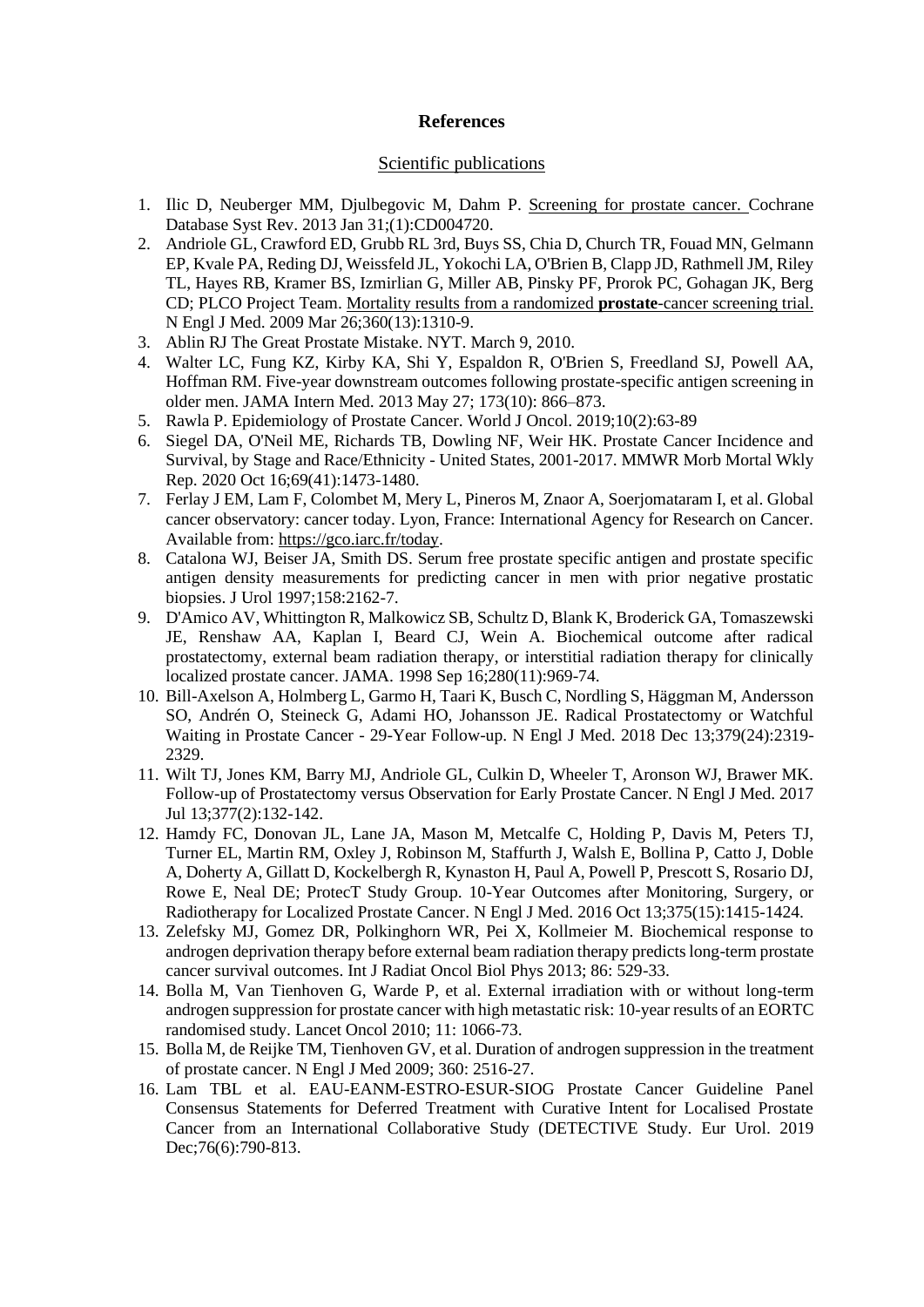- 17. Bokhorst LP, Valdagni R, Rannikko A, Kakehi Y, Pickles T, Bangma CH, Roobol MJ; PRIAS study group. A Decade of Active Surveillance in the PRIAS Study: An Update and Evaluation of the Criteria Used to Recommend a Switch to Active Treatment. Eur Urol. 2016 Dec;70(6):954-960.
- 18. Van Hemelrijck M et al. Members of the Movember Foundation's Global Action Plan Prostate Cancer Active Surveillance GAP3 consortium. Reasons for Discontinuing Active Surveillance: Assessment of 21 Centres in 12 Countries in the Movember GAP3 Consortium. Eur Urol. 2019 Mar; 75(3): 523-531.
- 19. Liu W, Laitinen S, Khan S, Vihinen M, Kowalski J, Yu G, Chen L, Ewing CM, Eisenberger MA, Carducci MA, Nelson WG, Yegnasubramanian S, Luo J, Wang Y, Xu J, Isaacs WB, Visakorpi T, Bova GS. Copy number analysis indicates monoclonal origin of lethal metastatic prostate cancer. Nat Med. 2009 May;15(5):559-65.
- 20. Haffner MC, Mosbruger T, Esopi DM, Fedor H, Heaphy CM, Walker DA, Adejola N, Gürel M, Hicks J, Meeker AK, Halushka MK, Simons JW, Isaacs WB, De Marzo AM, Nelson WG, Yegnasubramanian S. Tracking the clonal origin of lethal prostate cancer. J Clin Invest. 2013 Nov;123(11):4918-22.
- 21. Eggener SE, Scardino PT, Carroll PR, Zelefsky MJ, Sartor O, Hricak H, Wheeler TM, Fine SW, Trachtenberg J, Rubin MA, Ohori M, Kuroiwa K, Rossignol M, Abenhaim L; International Task Force on Prostate Cancer and the Focal Lesion Paradigm. Focal therapy for localized prostate cancer: a critical appraisal of rationale and modalities. J Urol. 2007 Dec;178(6):2260-7.
- 22. Mozer P, Rouprêt M, Le Cossec C, Granger B, Comperat E, de Gorski A, Cussenot O, Renard-Penna R. First round of targeted biopsies using magnetic resonance imaging/ultrasonography fusion compared with conventional transrectal ultrasonography-guided biopsies for the diagnosis of localised prostate cancer. BJU Int. 2015 Jan;115(1):50-7.
- 23. Freifeld Y, Xi Y, Passoni N, Woldu S, Hornberger B, Goldberg K, Bagrodia A, Raj G, Margulis V, Cadeddu JA, Lotan Y, Francis F, Pedrosa I, G Roehrborn C, Costa DN. Optimal sampling scheme in men with abnormal multiparametric MRI undergoing MRI-TRUS fusion prostate biopsy. Urol Oncol. 2019 Jan;37(1):57-62
- 24. Garcia-Barreras S, Sanchez-Salas R, Sivaraman A, Barret E, Secin F, Nunes-Silva I, Linares-Espinós E, Rozet F, Galiano M, Cathelineau X. Comparative Analysis of Partial Gland Ablation and Radical Prostatectomy to Treat Low and Intermediate Risk Prostate Cancer: Oncologic and Functional Outcomes. J Urol. 2018 Jan;199(1):140-146.
- 25. Azzouzi AR, Vincendeau S, Barret E, Cicco A, Kleinclauss F, van der Poel HG, Stief CG, Rassweiler J, Salomon G, Solsona E, Alcaraz A, Tammela TT, Rosario DJ, Gomez-Veiga F, Ahlgren G, Benzaghou F, Gaillac B, Amzal B, Debruyne FM, Fromont G, Gratzke C, Emberton M; PCM301 Study Group. [Padeliporfin vascular-targeted photodynamic therapy versus active](https://pubmed.ncbi.nlm.nih.gov/28007457/)  [surveillance in men with low-risk prostate cancer \(CLIN1001 PCM301\): an open-label, phase](https://pubmed.ncbi.nlm.nih.gov/28007457/)  [3, randomised controlled trial.](https://pubmed.ncbi.nlm.nih.gov/28007457/) Lancet Oncol. 2017 Feb;18(2):181-191.
- 26. High Intensity Focalized Ultrasound for the treatment of localized prostate cancer. Haute Autorité de Santé / Department of Medical and Surgical Procedures Assessment / December 2010
- 27. Azzouzi AR, Lebdai S, Benzaghou F, Stief C. Vascular-targeted photodynamic therapy with TOOKAD® Soluble in localized prostate cancer: standardization of the procedure. World J Urol. 2015 Jul;33(7):937-44.
- 28. Tookad Early Prostate Cancer Clinical Team Received the Inaugural Tayyaba Hasan IMPACT Award at the 17th World Congress of the International Photodynamic Association.https://ph.news.yahoo.com/tookad-early-prostate-cancer-clinical-171959711.html
- 29. Azzouzi AR, Barret E, Bennet J, Moore C, Taneja S, Muir G, Villers A, Coleman J, Allen C, Scherz A, Emberton M. TOOKAD® Soluble focal therapy: pooled analysis of three phase II studies assessing the minimally invasive ablation of localized prostate cancer. World J Urol. 2015 Jul;33(7):945-53.
- 30. Rodriguez-Rivera JA, Rodriguez-Lay R, Zegarra-Montes L, Benzaghou F, Gaillac B, Azzouzi AR, Reis LO, Palma P. Expanding indication of padeliporfin (WST11) vascular-targeted photodynamic therapy: results of prostate cancer Latin-American multicenter study. Actas Urol Esp. 2018 Dec;42(10):632-638.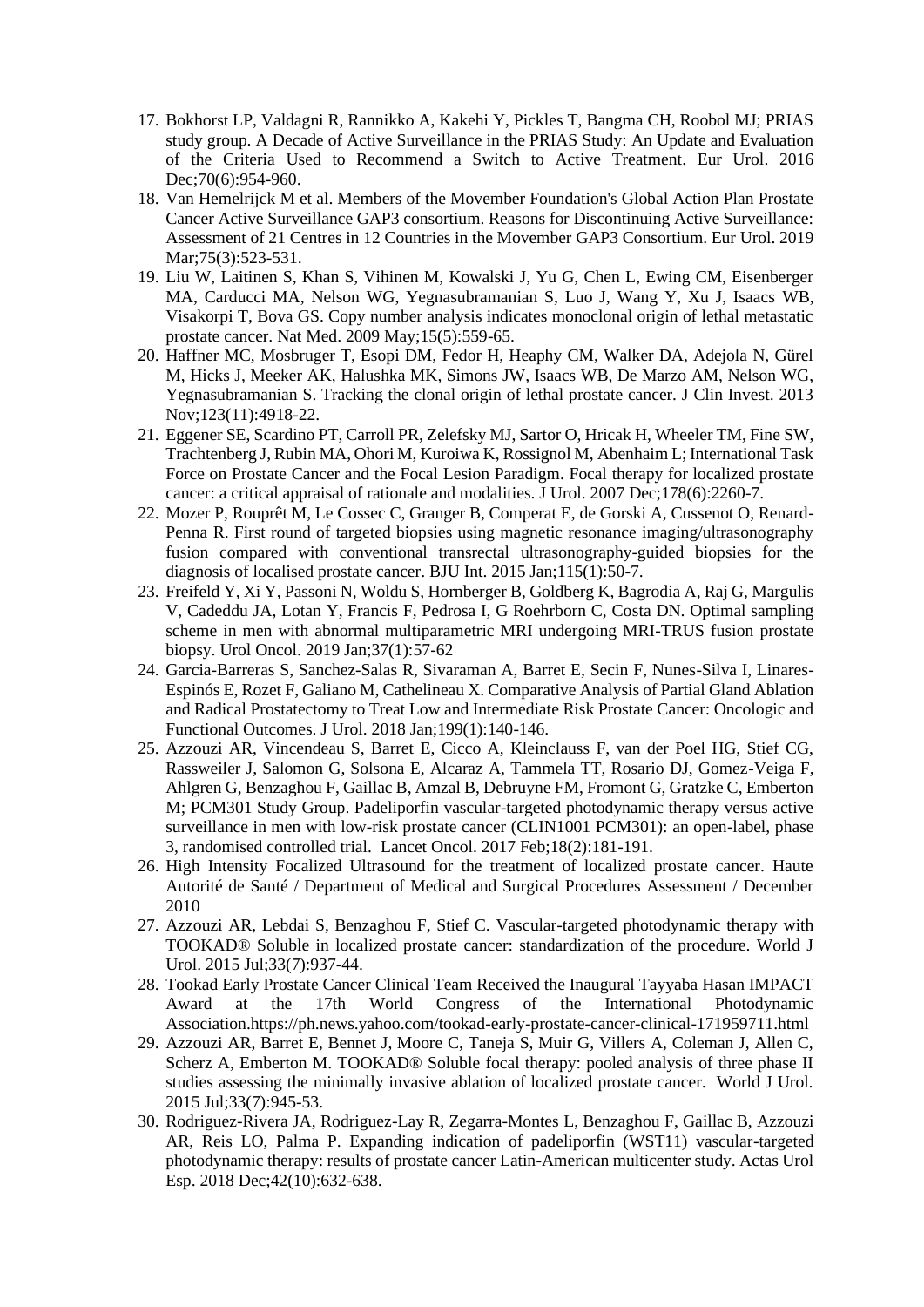- 31. Guillaumier S, Peters M, Arya M, Afzal N, Charman S, Dudderidge T, Hosking-Jervis F, Hindley RG, Lewi H, McCartan N, Moore CM, Nigam R, Ogden C, Persad R, Shah K, van der Meulen J, Virdi J, Winkler M, Emberton M, Ahmed HU. A Multicentre Study of 5-year Outcomes Following Focal Therapy in Treating Clinically Significant Nonmetastatic Prostate Cancer. Eur Urol. 2018 Oct;74(4):422-429.
- 32. Shah TT, Peters M, Eldred-Evans D, Miah S, Yap T, Faure-Walker NA, Hosking-Jervis F, Thomas B, Dudderidge T, Hindley RG, McCracken S, Greene D, Nigam R, Valerio M, Minhas S, Winkler M, Arya M, Ahmed HU. Early-Medium-Term Outcomes of Primary Focal Cryotherapy to Treat Nonmetastatic Clinically Significant Prostate Cancer from a Prospective Multicentre Registry. Eur Urol. 2019 Jul;76(1):98-105
- 33. Ward JF, Jones JS. Focal cryotherapy for localized prostate cancer: a report from the national Cryo On-Line Database (COLD) Registry. BJU Int. 2012 Jun;109(11):1648-54.
- 34. Murray KS, Ehdaie B, Musser J, Mashni J, Srimathveeravalli G, Durack JC, Solomon SB, Coleman JA. Pilot Study to Assess Safety and Clinical Outcomes of Irreversible Electroporation for Partial Gland Ablation in Men with Prostate Cancer. J Urol. 2016 Sep;196(3):883-90.
- 35. Collettini F, Enders J, Stephan C, Fischer T, Baur ADJ, Penzkofer T, Busch J, Hamm B, Gebauer B. Image-guided Irreversible Electroporation of Localized Prostate Cancer: Functional and Oncologic Outcomes. Radiology. 2019 Jul;292(1):250-257.
- 36. Tannock IF, de Wit R, Berry WR, Horti J, Pluzanska A, Chi KN, Oudard S, Théodore C, James ND, Turesson I, Rosenthal MA, Eisenberger MA; Docetaxel plus prednisone or mitoxantrone plus prednisone for advanced prostate cancer. TAX 327 Investigators. N Engl J Med. 2004 Oct 7;351(15):1502-12.
- 37. de Bono JS, Oudard S, Ozguroglu M, Hansen S, Machiels JP, Kocak I, Gravis G, Bodrogi I, Mackenzie MJ, Shen L, Roessner M, Gupta S, Sartor AO; TROPIC Investigators. Prednisone plus cabazitaxel or mitoxantrone for metastatic castration-resistant prostate cancer progressing after docetaxel treatment: a randomised open-label trial. Lancet. 2010 Oct 2;376(9747):1147- 54
- 38. Sweeney CJ, Chen YH, Carducci M, Liu G, Jarrard DF, Eisenberger M, Wong YN, Hahn N, Kohli M, Cooney MM, Dreicer R, Vogelzang NJ, Picus J, Shevrin D, Hussain M, Garcia JA, DiPaola RS. Chemohormonal Therapy in Metastatic Hormone-Sensitive Prostate Cancer. N Engl J Med. 2015 Aug 20;373(8):737-46.
- 39. Beer TM, Armstrong AJ, Rathkopf DE, Loriot Y, Sternberg CN, Higano CS, Iversen P, Bhattacharya S, Carles J, Chowdhury S, Davis ID, de Bono JS, Evans CP, Fizazi K, Joshua AM, Kim CS, Kimura G, Mainwaring P, Mansbach H, Miller K, Noonberg SB, Perabo F, Phung D, Saad F, Scher HI, Taplin ME, Venner PM, Tombal B; PREVAIL Investigators. Enzalutamide in metastatic prostate cancer before chemotherapy. N Engl J Med. 2014 Jul 31;371(5):424-33.
- 40. de Bono JS, Logothetis CJ, Molina A, Fizazi K, North S, Chu L, Chi KN, Jones RJ, Goodman OB Jr, Saad F, Staffurth JN, Mainwaring P, Harland S, Flaig TW, Hutson TE, Cheng T, Patterson H, Hainsworth JD, Ryan CJ, Sternberg CN, Ellard SL, Fléchon A, Saleh M, Scholz M, Efstathiou E, Zivi A, Bianchini D, Loriot Y, Chieffo N, Kheoh T, Haqq CM, Scher HI; COU-AA-301 Investigators. Abiraterone and increased survival in metastatic prostate cancer. N Engl J Med. 2011 May 26;364(21):1995-2005.
- 41. Ryan CJ, Smith MR, de Bono JS, Molina A, Logothetis CJ, de Souza P, Fizazi K, Mainwaring P, Piulats JM, Ng S, Carles J, Mulders PF, Basch E, Small EJ, Saad F, Schrijvers D, Van Poppel H, Mukherjee SD, Suttmann H, Gerritsen WR, Flaig TW, George DJ, Yu EY, Efstathiou E, Pantuck A, Winquist E, Higano CS, Taplin ME, Park Y, Kheoh T, Griffin T, Scher HI, Rathkopf DE; COU-AA-302 Investigators. Abiraterone in metastatic prostate cancer without previous chemotherapy. N Engl J Med. 2013 Jan 10;368(2):138-48.
- 42. Scher HI, Fizazi K, Saad F, Taplin ME, Sternberg CN, Miller K, de Wit R, Mulders P, Chi KN, Shore ND, Armstrong AJ, Flaig TW, Fléchon A, Mainwaring P, Fleming M, Hainsworth JD, Hirmand M, Selby B, Seely L, de Bono JS. Increased survival with enzalutamide in prostate cancer after chemotherapy. AFFIRM Investigators. N Engl J Med. 2012 Sep 27;367(13):1187- 97.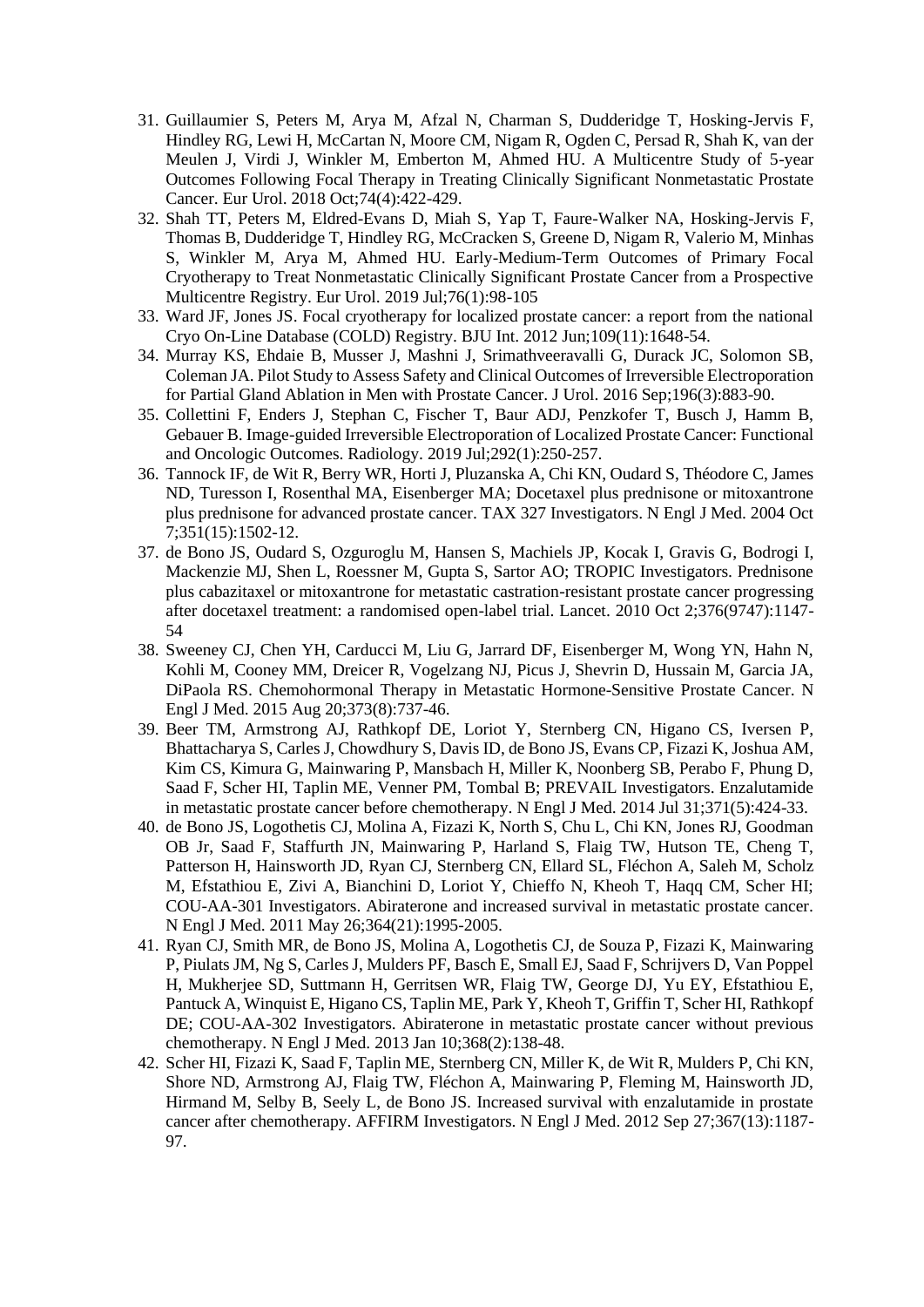- 43. Hussain M, Mateo J, Fizazi K, Saad F, Shore N, Sandhu S, Chi KN, Sartor O, Agarwal N, Olmos D, Thiery-Vuillemin A, Twardowski P, Roubaud G, Özgüroğlu M, Kang J, Burgents J, Gresty C, Corcoran C, Adelman CA, de Bono J; PROfound Trial Investigators. Survival with Olaparib in Metastatic Castration-Resistant Prostate Cancer. N Engl J Med. 2020 Dec 10;383(24):2345- 2357.
- 44. Lebastchi AH, George AK, Polascik TJ, Coleman J, de la Rosette J, Turkbey B, Wood BJ, Gorin MA, Sidana A, Ghai S, Tay KJ, Ward JF, Sanchez-Salas R, Muller BG, Malavaud B, Mozer P, Crouzet S, Choyke PL, Ukimura O, Rastinehad AR, Pinto PA. Standardized Nomenclature and Surveillance Methodologies After Focal Therapy and Partial Gland Ablation for Localized Prostate Cancer: An International Multidisciplinary Consensus. Eur Urol. 2020 Sep;78(3):371- 378.
- 45. van der Poel HG, van den Bergh RCN, Briers E, Cornford P, Govorov A, Henry AM, Lam TB, Mason MD, Rouvière O, De Santis M, Willemse PM, van Poppel H, Mottet N. Focal Therapy in Primary Localised Prostate Cancer: The European Association of Urology Position in 2018. Eur Urol. 2018 Jul;74(1):84-91.
- 46. Weinstock C, Suzman D, Kluetz P, Baxley J, Viviano C, Ibrahim A, Jarow J, Sridhara R, Liu K, Carroll P, Eggener S, Hu JC, Hussain M, King M, Klein E, Kungel T, Makarov D, Pinto PA, Rini B, Roach M, Sandler H, Schlegel PN, Song D, Goldberg K, Pazdur R, Beaver JA. Development of Treatments for Localized Prostate Cancer in Patients Eligible for Active Surveillance: U.S. Food and Drug Administration Oncology Center of Excellence Public Workshop. J Urol. 2020 Jan;203(1):115-119.
- 47. Valerio M, Emberton M, Ahmed HU. Re: Henk G. van der Poel, Roderick C.N. van den Bergh, Erik Briers, et al. Focal Therapy in Primary Localised Prostate Cancer: The European Association of Urology Position in 2018. Eur Urol 2018;74:84-91. Eur Urol. 2019 Feb;75(2):e21-e22.
- 48. Lebdai S, Gigoux M, Alvim R, Somma A, Nagar K, Azzouzi AR, Cussenot O, Merghoub T, Wolchok JD, Scherz A, Kim K, Coleman J. Potentiating vascular-targeted photodynamic therapy through CSF-1R modulation of myeloid cells in a preclinical model of prostate cancer. Oncoimmunology. 2019 Mar 28;8(6):e1581528.

# Tables

Table 1 : The tumour (T) parameter of the TNM classification of prostate cancer

Table 2 : Acceptable range of PSA related to age

Table 3 : Probability of prostate cancer according to PSA blood test (source : EAU guidelines 2020)

Table 4 : Prostate cancer detection rates by mpMRI based on tumour volume and ISUP classification (source : EAU guidelines 2020)

Table 5 : ISUP prostate cancer grade groups in correlation with the Gleason score grading

Table 6 : No Difference in oncological or incontinence/erectile dysfunction results between open/laparoscopic/robotic approach (source : EAU guidelines 2020)

Table 7 : Recommendations of the EAU regarding the indication of radical prostatectomy in the different risk groups (source : EAU guidelines 2020)

Table 8 : Strong scientific evidence of the absence of efficacy of radical treatments compared to simple surveillance on mortality (source : EAU guidelines 2020)

Table 9 : Mortality rate after radical prostatectomy in the 3 most reliable studies in the field (source : EAU guidelines 2020)

Table 10 : Recommandations of the EAU regarding the indication of EBRT or HRT in the different risk groups (source : EAU guidelines 2020)

Table 11 : Efficacy and toxicity results of the main EBRT RCTs

Table 12 : Recommandations of the EAU regarding the indication of brachytherapy in the different risk groups (source : EAU guidelines 2020)

Table 13 : Results of LDR brachytherapy (source : EAU guidelines 2020)

Table 14 : Results of combined radiation therapies EBRT + HDR brachytherapy

Table 15 : Differences between the active surveillance and watchful waiting (source EAU 2020)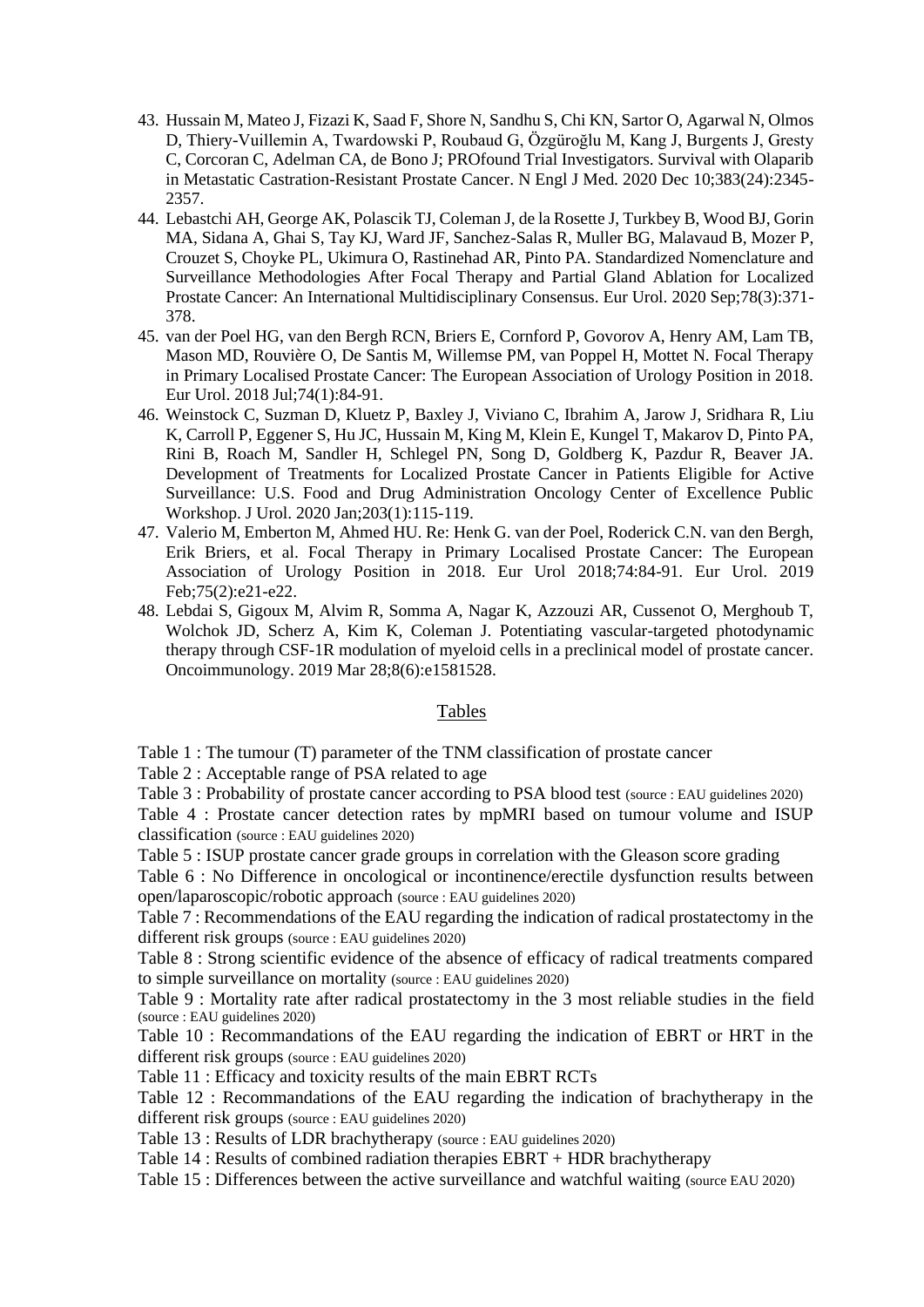Table 19 : Active surveillance criteria according to different institutions or learning societies Table 17 : Recommandations of the EAU regarding the indications of AS in the LR and IR risk groups (source : EAU guidelines 2020)

Table 18 : Cancer Specific Survival (CSS) and Overall Survival (OS) results in active surveillance at 10 years (source EAU 2020)

Table 19 : d'Amico classification updated

### Pictures

Picture 1 : Pathological constitution of the normal prostatic gland

Picture 2 : The chesnut is a very common comparison to the prostatic gland size and shape

Picture 3 : With age an increasing prostate size is the rule not the exception

Picture 4 : Urinary sphincter immediately underneath the prostate (by B. Batard)

Picture 5 : Neuro-vascular bundles (NVB) running posteriorly alongside the prostate. In 75% the NVBs are bilaterally well-delimited and dissectable, and in 25% the NVBs are spread and impossible to preserve. Before an ablation of the prostate, the NVBs anatomy is not predictable (by B. Batard)

Picture 6 : Zonal anatomy according to Mc Neal description

Picture 7 : Transversal cross sectional view of the different zones of the prostate

Picture 8 : 3D sagittal cross sectional view of the different zones of the prostate

Picture 9 : Molecular composition of testosterone

Picture 10 : 3D molecular structure of the androgen-receptor

Picture 11 : Different definitions of prostate cancer according to Pr O. Cussenot

Picture 12 : A thoughtful sentence

Picture 13 : Worldwide incidence and mortality rates (source WHO)

Picture 14 : The important role of age in the mortality rate due to prostate cancer

Picture 15 : Cussenot-Tassin hereditary transmission model (by courtesy of Pr O. Cussenot)

Picture 16 : a) Digital rectal examination on a sagittal anatomical view (by B. Batard)

b) Presence of the tumour into the prostate according to the T stage

Picture 17 : 3D molecular structure of the Prostatic Specific Antigen (PSA)

Picture 18 : Transrectal ultrasound (TRUS) with the immediate proximity of the prostate to the US probe (by B. Batard)

Picture 19 : Axial T2W sequence (by courtesy of Dr F. Tobolski - Integratome)

Picture 20 : DWI sequence (by courtesy of Dr F. Tobolski - Integratome)

Picture 21 : DCE sequence (by courtesy of Dr F. Tobolski - Integratome)

Picture 22 : PIRADS 1 to 5 illustration (by courtesy of Dr P. Steiger - Klinik Beau-Site)

Picture 23 : A superconducting magnet with a spatial resolution of about 0.1 mm compared to 1 mm today

Picture 24 : A first milestone in the prostate imaging approach (Liddell HT et al. J. Urol. 1986)

Picture 25 : Application of an enema few hours before the biospy procedure (by B. Batard)

Picture 26 : Antibioprophylaxia to reduce the risk of acute prostatitis - To take orally 1-2 hours or intravenously just before the biopsy

Picture 27 : a) Transrectal xylocaine injection into the prostate-seminal vesicle angle b) Transperineal xylocaine injection under the perineal skin (by B. Batard)

Picture 28 : Lateral decubitus position - only for transrectal biopsies

Picture 29 : 12 spots scheme applied without distinction amongst patients

Picture 30 : EAU first biopsy set scheme

Picture 31 : 3D prostate with unreached anterior lesion (in brown)

Picture 32 : High resolution targeted biopsy procedure based on a MRI/US fusion system

Picture 33 : Biopsy gun with a Tru-cut needle

Picture 34 : Sagittal view of transperineal targeted biopsies (by B. Batard)

Picture 35 : Ginsburg protocol scheme (source : European Urology)

Picture 36 : The d'Amico classification with the risk of recurrence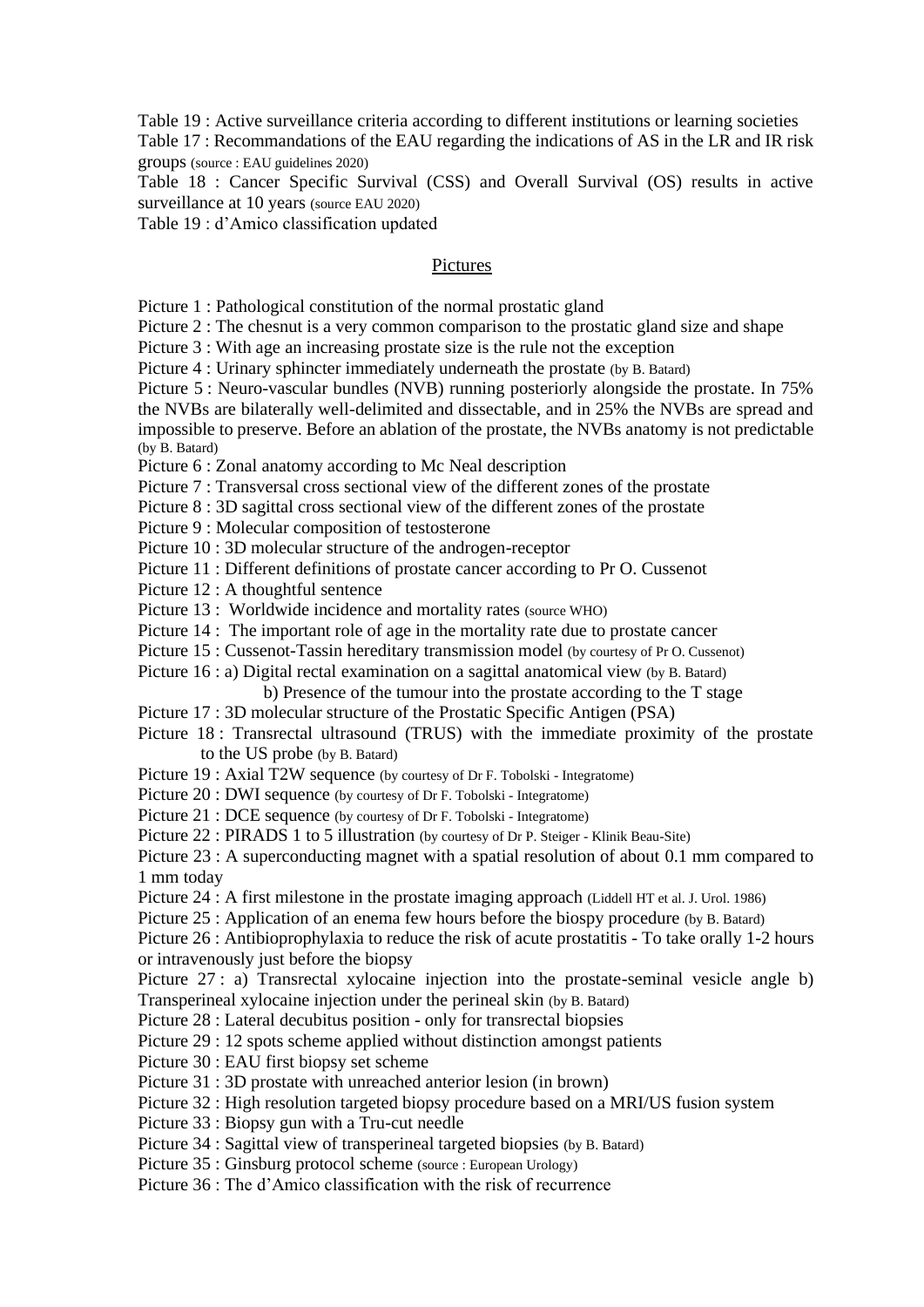Picture 37 : The first radical prostatectomy at the John Hopkins Hospital (Baltimore, US) and the concomitant publication of the first serie of 4 cases

Picture 38 bis : Surgical site of a perineal radical prostatectomy

Picture 39 : Barré-Chauveau technique - Santorini plexus + urethral section

Picture 40 : Laparoscopic installation with abdominal positioning of trocards

Picture 41 : Ablation of the prostate with immediate proximity of the urinary sphincter explaining the incontinence rate (by B. Batard)

Picture 42 : The Theratron junior a Cobalt-60 radiation therapy equipment in use in the 50's

Picture 43 : Three-dimensional conformal radiation therapy (3D-CRT) radiation fields

Picture 44 : Intensity modulated radiation therapy (IMRT) radiation fields

Picture 45 : Stereotaxic body radiation therapy (SBRT) radiation fields

Picture 46 : In 1911 the Pasteau-Degrais technique in Paris

Picture 47 : Drawing of the Barringer interstitial technique in the MSKCC (1924)

Picture 48 : Needle placement for permanent seeds during a LDR brachytherapy procedure (by B. Batard)

49 : Active surveillance protocols are based on the ancient diagnostic triad

50 : Reasons and proportions of discontinuation of active surveillance (source : Movember GAP3 Consortium)

Picture 51 : Multifocal prostate cancer lesions on mpMRI (by courtesy of Dr F. Tobolski - Integratome) Picture 52 : Multifocal prostate cancer with a more important lesion of the right lobe

Picture 53 : The index lesion is the most important lesion and leads the prognosis of the disease Picture 54 : Metastatic spread of the disease starting from the index lesion (in black) while the other lesion plays (yellow and green) a secondary role. The mechanism of metastasis spread is etiher direct from the prostate or indirect by a first metastase which will latter spread. (source : Liu W. Nat. Med. 2009)

Picture 55 : Percutaneous CT scan-guided ablation of a kidney tumour by cryotherapy

Picture 56 : Prostate biopsy mapping record

Picture 57 : MRI at day-7 of an hemi-ablation of the right lobe

Picture 58 : Sagittal view of the installation during the illumination phase

Picture 59 : Lancet Oncology publication February 2017 - Level 1 scientific evidence

Picture  $60$ : From the laser activation of Tookad<sup>®</sup> to the cells death

Picture 61 : Compilation of titles of Prostate Photodynamic Therapy-related scientific articles

Picture 62 : The accuracy of the necrosis by the Prostate Photodynamic Therapy Technique

Picture 63 : The protective role of the capsule on the integrity of the erectile nerves

Picture 64 : The HIFU device contains 2 transducers : low-intensity for the imaging and highenergy for the treatment

Picture 65 : The Joule-Thompson effect

Picture 66 : The production of iceball at the tip of cryoprobes

Picture 67 : Biological effect of cryotherapy on cells and targeted tissue

Picture 68 : Sagittal view of a cryotherapy procedure with intraprostatic iceballs

Picture 69 : Disruption of the cell membrane by electroporation (adapted from Tsong TY. Biophys J 1991)

Picture 70 : Sagittal view of the IRE installation and needle-like electrodes placement (by B. Batard)

Picture 71 : Placement of the needle-like electrodes according to the triangulation method

Picture 72 : Milestones of systemic treatments in advanced prostate cancer

Picture 73 : Publication princeps of C. Huggins and C.V. Hodges in Cancer Research in 1941

Picture 74 : The hypothalamus pituitary gland axis

Picture 75 : Port a catheter on the right breast

Picture 76 : Molecular structure of abiraterone acetate

Picture 77 : Mechanism of action of enzalutamide in the androgen receptor signaling pathway (source : Rodriguez-vida A. et al. Drug Design, Development and Therapy 2015)

Picture 78 : PARP inhibitor blocking the MMR system pathway leading to tumoral cell death (source : Cancer UK)